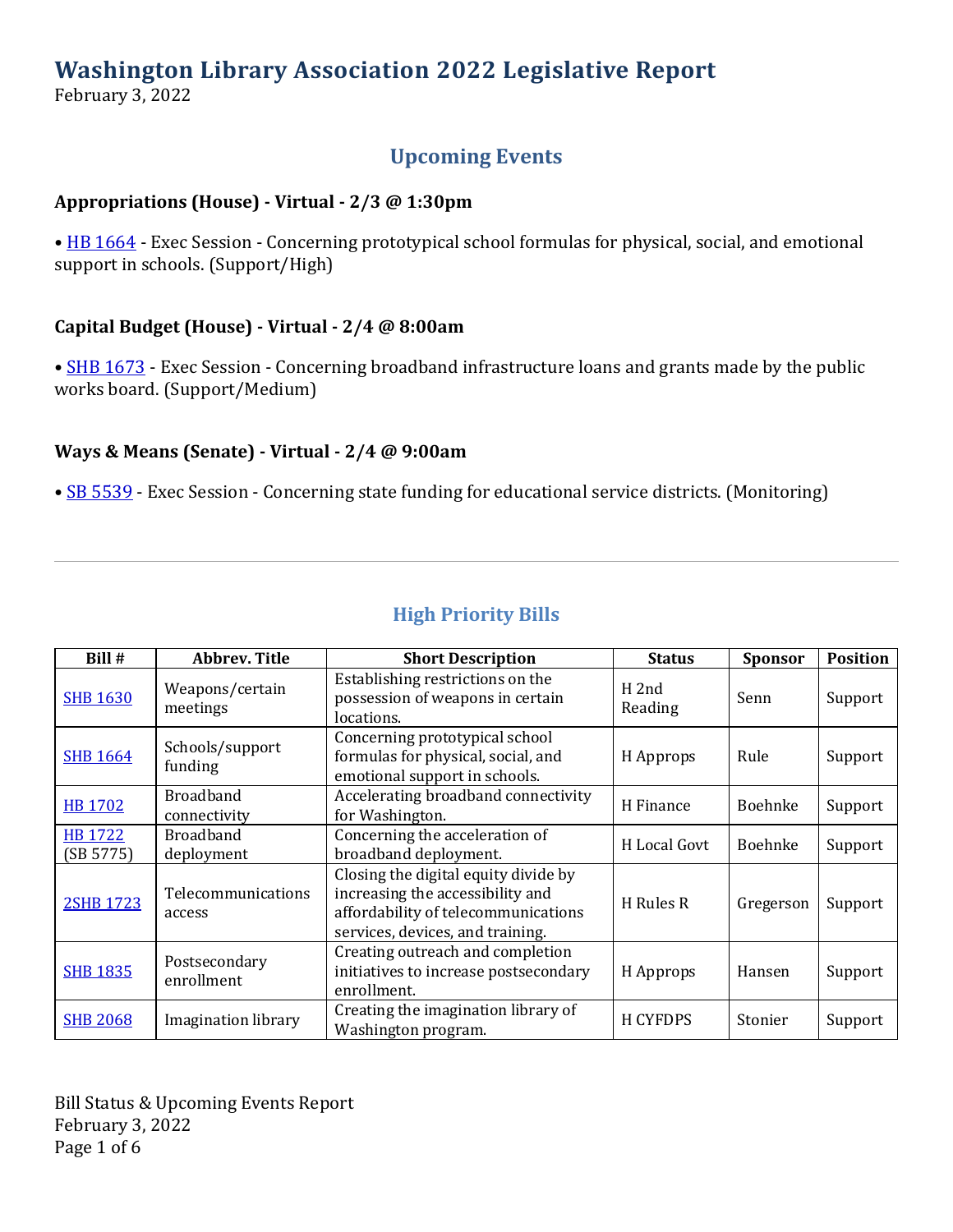| <b>SSB 5595</b><br>(HB 1985) | Schools/support<br>funding     | Concerning prototypical school<br>formulas for physical, social, and<br>emotional support in schools. | S Ways &<br>Means | Wellman | Support |
|------------------------------|--------------------------------|-------------------------------------------------------------------------------------------------------|-------------------|---------|---------|
| SB 5715                      | Definition of<br>broadband     | Modifying the definition of broadband<br>or broadband service.                                        | <b>SENETDP</b>    | Wellman | Support |
| SB 5775<br>(HB 1722)         | <b>Broadband</b><br>deployment | Concerning the acceleration of<br>broadband deployment.                                               | Environment,      | Wellman | Support |

# **Medium Priority Bills**

| Bill#                         | <b>Abbrev. Title</b>                 | <b>Short Description</b>                                                                                                     | <b>Status</b>          | <b>Sponsor</b> | <b>Position</b> |
|-------------------------------|--------------------------------------|------------------------------------------------------------------------------------------------------------------------------|------------------------|----------------|-----------------|
| <b>SHB 1673</b><br>(SSB 5580) | Public works<br>board/broadband      | Concerning broadband infrastructure<br>loans and grants made by the public<br>works board.                                   | H Cap<br><b>Budget</b> | Ryu            | Support         |
| <b>SHB 1697</b>               | Online<br>services/minors            | Concerning privacy rights for Washington<br>minors.                                                                          | H Approps              | Leavitt        | Support         |
| <b>ESHB 1716</b>              | <b>Ballot casting</b><br>locations   | Concerning locations at which ballots may<br>be cast.                                                                        | S State<br>Govt & El   | Valdez         | Neutral         |
| <b>HB1781</b><br>(SB 5651)    | Capital budget,<br>supplemental      | Concerning the capital budget.                                                                                               | H Cap<br><b>Budget</b> | Tharinger      |                 |
| <b>HB 2000</b>                | <b>OSPI</b> basic education<br>funds | Clarifying the duty of the superintendent<br>of public instruction to distribute federal<br>and state basic education funds. | H Approps              | Rule           |                 |

# **Low Priority Bills**

| Bill #               | <b>Abbrev. Title</b>         | <b>Short Description</b>                                                                                        | <b>Status</b>     | <b>Sponsor</b> | <b>Position</b> |
|----------------------|------------------------------|-----------------------------------------------------------------------------------------------------------------|-------------------|----------------|-----------------|
| <b>SHB 1617</b>      | State and school<br>holidays | Aligning state and school holidays.                                                                             | H Passed<br>3rd   | Morgan         | Support         |
| SB 5563<br>(HB 1590) | Enrollment<br>stabilization  | Concerning enrollment stabilization funding to<br>address enrollment declines due to the COVID-<br>19 pandemic. | S Ways &<br>Means | Wellman        | Support         |

# **Monitoring Bills**

| Bill #               | <b>Abbrev. Title</b>           | <b>Short Description</b>                                                                                                                                                | <b>Status</b>        | <b>Sponsor</b> | <b>Position</b> |
|----------------------|--------------------------------|-------------------------------------------------------------------------------------------------------------------------------------------------------------------------|----------------------|----------------|-----------------|
| <b>ESHB 1333</b>     | Rural public<br>facilities/tax | Providing an extension to the local<br>sales and use tax for public facilities in<br>rural counties.                                                                    | S Housing &<br>Local | Tharinger      |                 |
| HB 1590<br>(SB 5563) | Enrollment<br>stabilization    | Concerning enrollment stabilization<br>funding to address enrollment<br>declines due to the COVID-19<br>pandemic.                                                       | H Approps            | Dolan          |                 |
| <b>HB 1594</b>       | Long-term<br>care/repeal       | Repealing the long-term services and<br>supports trust program.                                                                                                         | H Approps            | Abbarno        |                 |
| HB 1596              | Long-term<br>care/outside WA   | Authorizing the availability of benefits<br>from the long-term services and<br>supports trust program for qualified<br>individuals who reside outside of<br>Washington. | H Approps            | Abbarno        |                 |

Bill Status & Upcoming Events Report February 3, 2022 Page 2 of 6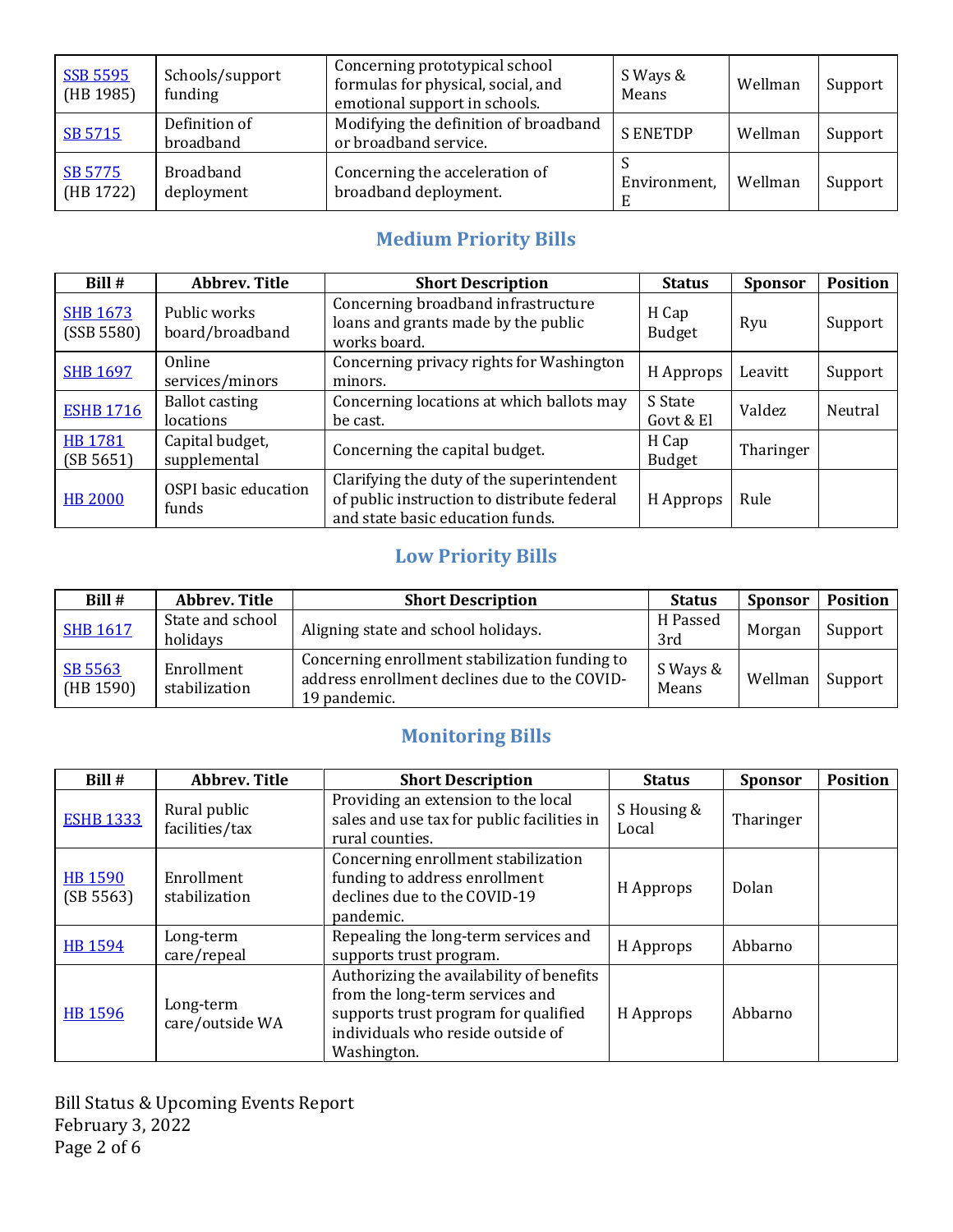| <b>HB 1597</b>               | Long-term<br>care/hardship            | Establishing an exemption from the<br>payment of premiums to the long-<br>term services and supports trust<br>program based on hardship.                                                                                                                                                                    | H Approps           | Abbarno    |         |
|------------------------------|---------------------------------------|-------------------------------------------------------------------------------------------------------------------------------------------------------------------------------------------------------------------------------------------------------------------------------------------------------------|---------------------|------------|---------|
| <b>HB 1598</b>               | Long-term<br>care/death               | Concerning the payment of benefit<br>units in the long-term services and<br>supports trust program upon the<br>death of a qualified individual.                                                                                                                                                             | H Approps           | Abbarno    |         |
| <b>HB 1599</b>               | Long-term care/new<br>graduates       | Establishing an exemption from the<br>payment of premiums to the long-<br>term services and supports trust<br>program for recent graduates.                                                                                                                                                                 | H Approps           | Abbarno    |         |
| <b>HB 1601</b>               | Student<br>homelessness pilot         | Expanding the students experiencing<br>homelessness and foster youth pilot<br>program.                                                                                                                                                                                                                      | H Approps           | Leavitt    | Support |
| <b>HB 1609</b>               | Health<br>emergencies/federal         | Limiting agency authority to align<br>with federal standards during public<br>health emergencies.                                                                                                                                                                                                           | H Labor &<br>Workpl | Hoff       |         |
| <b>HB 1618</b><br>(SB 5846)  | Election<br>offices/weapons           | Prohibiting weapons at election-<br>related offices and facilities subject to<br>limited exemptions for law<br>enforcement officers and security<br>personnel.                                                                                                                                              | H Civil R &<br>Judi | Berg       |         |
| <b>SHB 1629</b><br>(SB 5538) | Aerial imaging<br>technology          | Concerning a comprehensive study of<br>aerial imaging technology uses for<br>state agencies, special purpose<br>districts, and local and tribal<br>governments.                                                                                                                                             | H Rules R           | Dolan      |         |
| HB 1762<br>(SB 5539)         | Ed. service district<br>funding       | Concerning state funding for<br>educational service districts.                                                                                                                                                                                                                                              | H Approps           | MacEwen    |         |
| <b>HB 1778</b>               | <b>Election security</b>              | Ensuring the security and integrity of<br>elections.                                                                                                                                                                                                                                                        | H State Govt<br>& T | Klippert   |         |
| <b>SHB 1791</b>              | Prof. educator<br>reprimands          | Concerning reprimands for<br>professional educators.                                                                                                                                                                                                                                                        | H Rules R           | Harris     |         |
| HB 1796                      | Voter citizenship<br>verif.           | Requiring verification of citizenship<br>for voter registration.                                                                                                                                                                                                                                            | H State Govt<br>& T | Sutherland |         |
| <b>HB 1797</b>               | <b>Updated voter</b><br>registrations | Concerning the timely processing of<br>updated voter registration<br>information.                                                                                                                                                                                                                           | H State Govt<br>& T | Sutherland |         |
| <b>SHB 1801</b>              | Electronic equipment<br>repair        | Concerning the repair of digital<br>electronic equipment.                                                                                                                                                                                                                                                   | H Approps           | Gregerson  |         |
| 2SHB 1810                    | Electronic products<br>repair         | Promoting the fair servicing and<br>repair of digital electronic products in<br>a safe, secure, reliable, and<br>sustainable manner to increase access<br>to appropriate and affordable digital<br>products, support small businesses<br>and jobs, and enhance digital<br>connectivity in Washington state. | H Rules R           | Gregerson  |         |
| <b>HB 1816</b><br>(SB 5693)  | Operating budget,<br>supp.            | Making 2021-2023 fiscal biennium<br>supplemental operating<br>appropriations.                                                                                                                                                                                                                               | H Approps           | Ormsby     |         |

Bill Status & Upcoming Events Report February 3, 2022 Page 3 of 6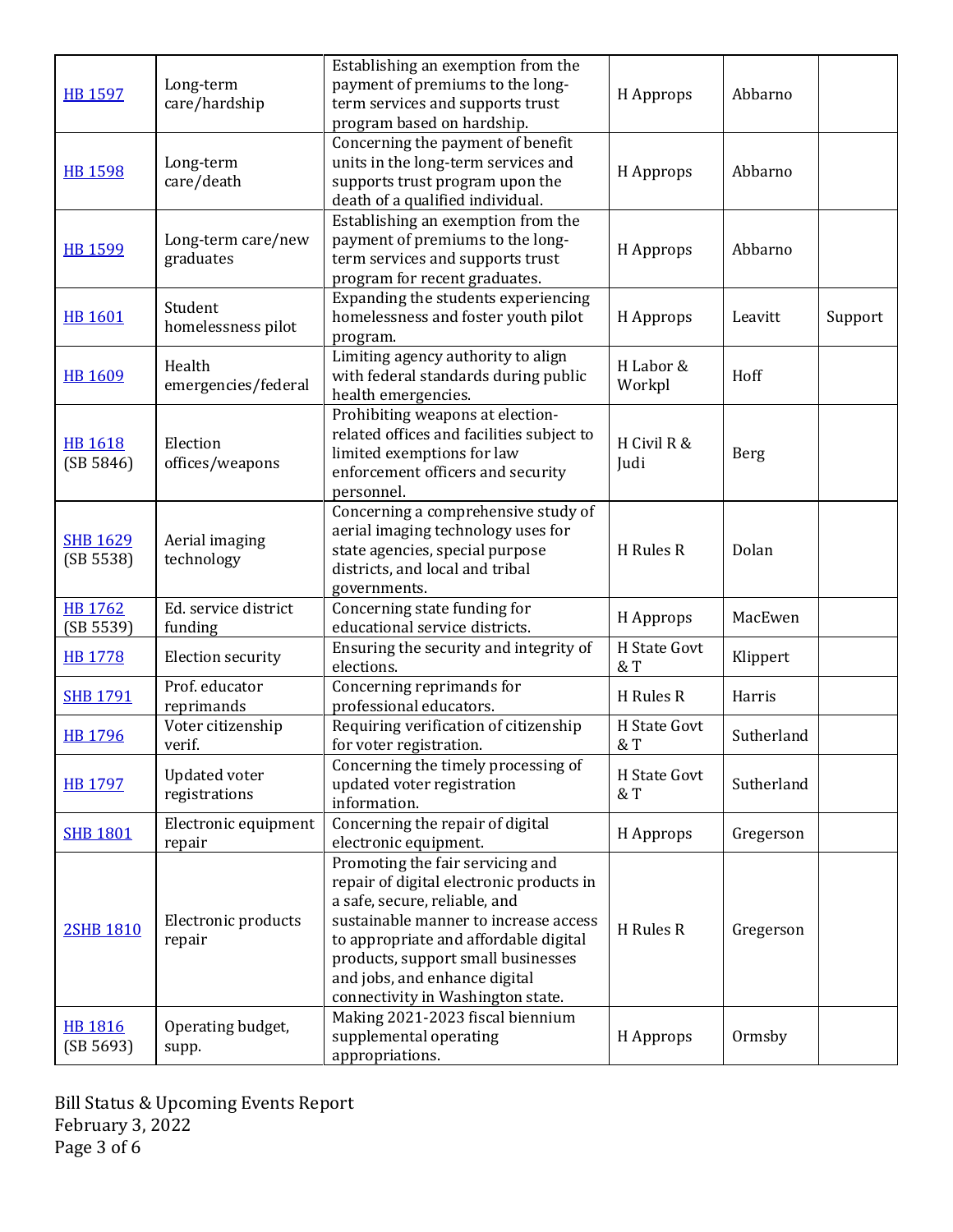| <b>HB 1828</b>               | <b>Ballot QR codes</b>          | Requiring quick response codes on<br>ballots.                                                                                                                                   | H State Govt<br>$&$ T | Sutherland |         |
|------------------------------|---------------------------------|---------------------------------------------------------------------------------------------------------------------------------------------------------------------------------|-----------------------|------------|---------|
| HB 1843                      | Child care licensing            | Concerning licensing requirements for<br>child care centers and indoor early<br>learning programs.                                                                              | H Children,<br>Yout   | Eslick     |         |
| <b>HB 1886</b>               | Critical race theory            | Prohibiting the teaching of critical<br>race theory and related curricula in<br>public schools.                                                                                 | H Education           | Klippert   |         |
| <b>HB 1889</b>               | Health network<br>access        | Concerning network access.                                                                                                                                                      | H Approps             | Cody       |         |
| <b>HB 1898</b>               | State school levies,<br>reduce  | Providing property tax relief by<br>reducing both parts of the state school<br>levies.                                                                                          | H Finance             | Orcutt     |         |
| <b>HB 1913</b><br>(SB 5939)  | Long-term care<br>insurance     | Replacing the long-term services and<br>supports trust program with<br>affordable and optional long-term<br>care insurance coverage.                                            | H Approps             | Stokesbary |         |
| <b>HB 1938</b>               | Student financial<br>education  | Concerning student financial<br>education.                                                                                                                                      | H Education           | Stonier    |         |
| <b>HB 1942</b>               | Paraeducator course<br>of study | Concerning the provision of the<br>paraeducator fundamental course of<br>study.                                                                                                 | H Rules R             | Donaghy    |         |
| <b>SHB 1961</b>              | Name change fee<br>waivers      | Concerning the authority of the courts<br>to waive auditor's fees for filing and<br>recording name change orders.                                                               | S Law &<br>Justice    | Peterson   |         |
| <b>HB 1985</b><br>(SSB 5595) | Schools/support<br>funding      | Concerning prototypical school<br>formulas for physical, social, and<br>emotional support in schools.                                                                           | H Education           | Dolan      |         |
| <b>HB 1998</b>               | <b>Ballot watermarks</b>        | Permitting only the return and count<br>of ballots that contain an official<br>watermark.                                                                                       | H State Govt<br>& Tr  | Sutherland |         |
| <b>HB 2005</b>               | Election activity<br>recording  | Concerning video recording of<br>specified election activities.                                                                                                                 | H State Govt<br>$&$ T | Young      |         |
| <b>HIR 4200</b>              | School district bonds           | Amending the Constitution to allow a<br>simple majority of voters voting to<br>authorize school district bonds.                                                                 | H Education           | Stonier    | Support |
| SB 5503                      | Long-term care<br>products      | Studying the financial products<br>available through the private market<br>to replace the long-term services and<br>supports trust program authorized in<br>chapter 50B.04 RCW. | S Health &<br>Long T  | Schoesler  |         |
| SB 5538<br>(SHB 1629)        | Aerial imaging<br>technology    | Concerning a comprehensive study of<br>aerial imaging technology uses for<br>state agencies, special purpose<br>districts, and local and tribal<br>governments.                 | S State Govt &<br>E   | Hunt       |         |
| SB 5539<br>(HB 1762)         | Ed. service district<br>funding | Concerning state funding for<br>educational service districts.                                                                                                                  | S Ways &<br>Means     | Hunt       |         |
| SB 5540                      | Election dates and<br>timelines | Concerning dates and timelines<br>associated with the operation of the<br>state primary and elections.                                                                          | S State Govt &<br>E1  | Hunt       |         |

Bill Status & Upcoming Events Report February 3, 2022 Page 4 of 6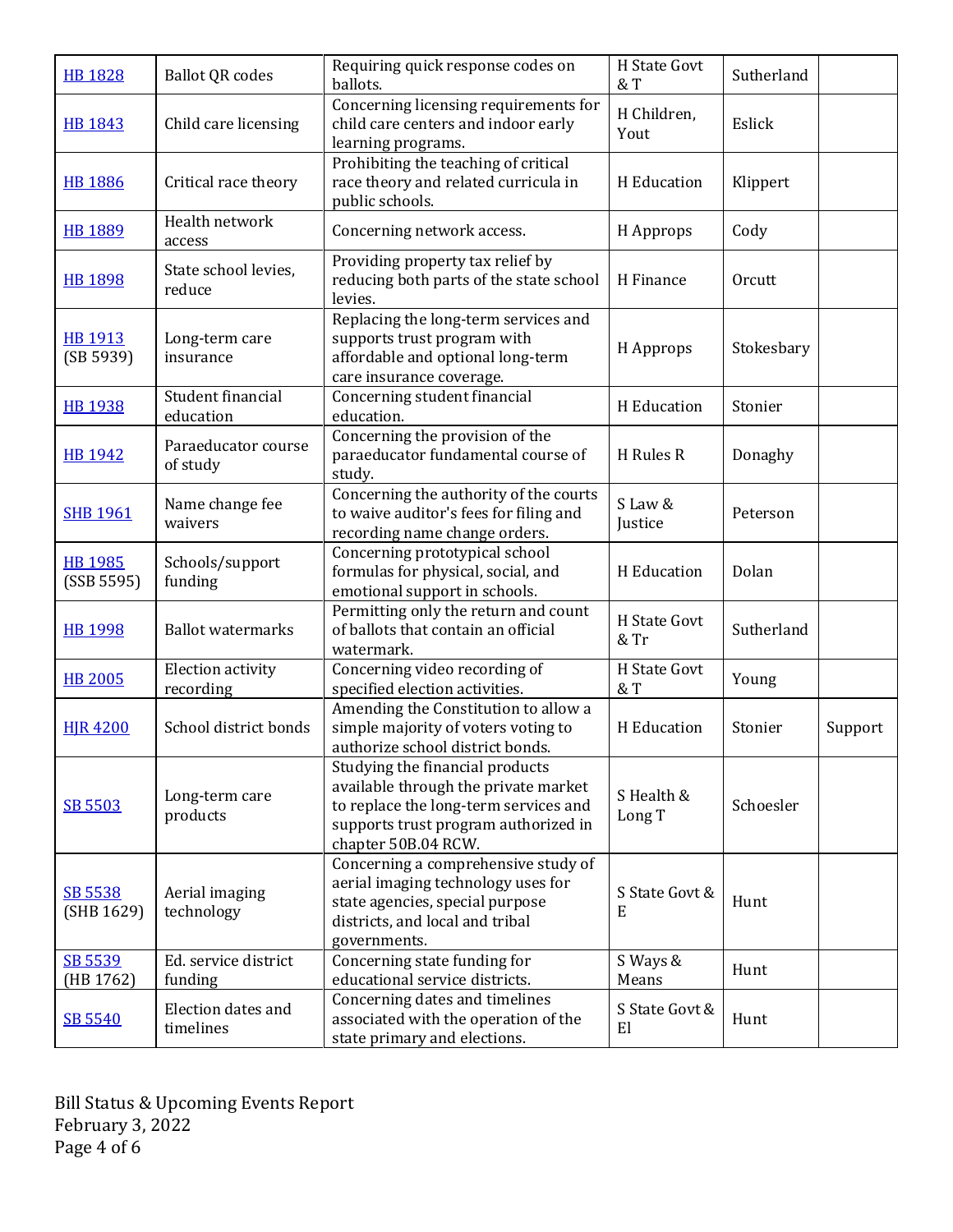| <b>SSB 5568</b>               | Open weapon<br>carry/local laws | Concerning preemption of municipal<br>laws restricting the open carry of<br>weapons.                                                                                                           | S Rules 2              | Kuderer      |
|-------------------------------|---------------------------------|------------------------------------------------------------------------------------------------------------------------------------------------------------------------------------------------|------------------------|--------------|
| <b>SSB 5580</b><br>(SHB 1673) | Public works<br>board/broadband | Concerning broadband infrastructure<br>loans and grants made by the public<br>works board.                                                                                                     | S Rules 2              | Wellman      |
| <b>SSB 5584</b>               | Local elections                 | Increasing representation and voter<br>participation in local elections.                                                                                                                       | S Ways &<br>Means      | Trudeau      |
| <b>SSB 5597</b>               | Voting rights                   | Concerning the Washington voting<br>rights act.                                                                                                                                                | S Ways &<br>Means      | Saldaña      |
| SB 5611                       | Long-term<br>care/veterans      | Providing an exemption to long-term<br>care insurance for retired veterans<br>and retirement eligible veterans.                                                                                | S Health &<br>Long T   | Mullet       |
| SB 5630                       | Early learning/basic<br>ed.     | Expanding the statutory program of<br>basic education to include the basic<br>education program of early learning.                                                                             | $S$ EL/K-12            | Hasegawa     |
| <b>SSB 5649</b>               | Family and medical<br>leave     | Modifying the Washington state paid<br>family and medical leave act.                                                                                                                           | S Ways &<br>Means      | Robinson     |
| SB 5651<br>(HB 1781)          | Capital budget,<br>supplemental | Concerning the capital budget.                                                                                                                                                                 | S Ways &<br>Means      | Frockt       |
| SB 5672                       | Long-term<br>care/refunds       | Concerning long-term services and<br>supports trust premium refunds for<br>deceased individuals with<br>developmentally disabled dependents.                                                   | S Health &<br>Long T   | <b>Braun</b> |
| SB 5693<br>(HB 1816)          | Operating budget,<br>supp.      | Making 2021-2023 fiscal biennium<br>supplemental operating<br>appropriations.                                                                                                                  | S Ways &<br>Means      | Rolfes       |
| <b>SSB 5712</b>               | Local taxing districts          | Concerning the transparency of local<br>taxing districts.                                                                                                                                      | S Rules 2              | Hasegawa     |
| <b>SSB 5720</b>               | Student financial<br>literacy   | Providing student financial literacy<br>education.                                                                                                                                             | S Ways &<br>Means      | Mullet       |
| <b>SSB 5756</b>               | Semiquincentennial<br>committee | Establishing the semiquincentennial<br>committee.                                                                                                                                              | S Passed 3rd           | Hunt         |
| SB 5795                       | Product servicing<br>and repair | Concerning the application of the<br>consumer protection act to the fair<br>servicing and repair of manufactured<br>products.                                                                  | S<br>Environment,<br>Ε | Hasegawa     |
| SB 5846<br>(HB 1618)          | Election<br>offices/weapons     | Prohibiting weapons at election-<br>related offices and facilities subject to<br>limited exemptions for law<br>enforcement officers and security<br>personnel.                                 | S Law &<br>Justice     | Liias        |
| SB 5939<br>(HB 1913)          | Long-term care<br>insurance     | Replacing the long-term services and<br>supports trust program with<br>affordable and optional long-term<br>care insurance coverage.                                                           | S Health &<br>Long     | Muzzall      |
| SB 5965                       | Long-term care<br>trust/repeal  | Repealing the long-term services and<br>supports trust program authorized in<br>chapter 50B.04 RCW, including the<br>repeal of taxes to be paid by<br>employees through payroll<br>deductions. | S Health &<br>Long     | <b>Braun</b> |

Bill Status & Upcoming Events Report February 3, 2022 Page 5 of 6